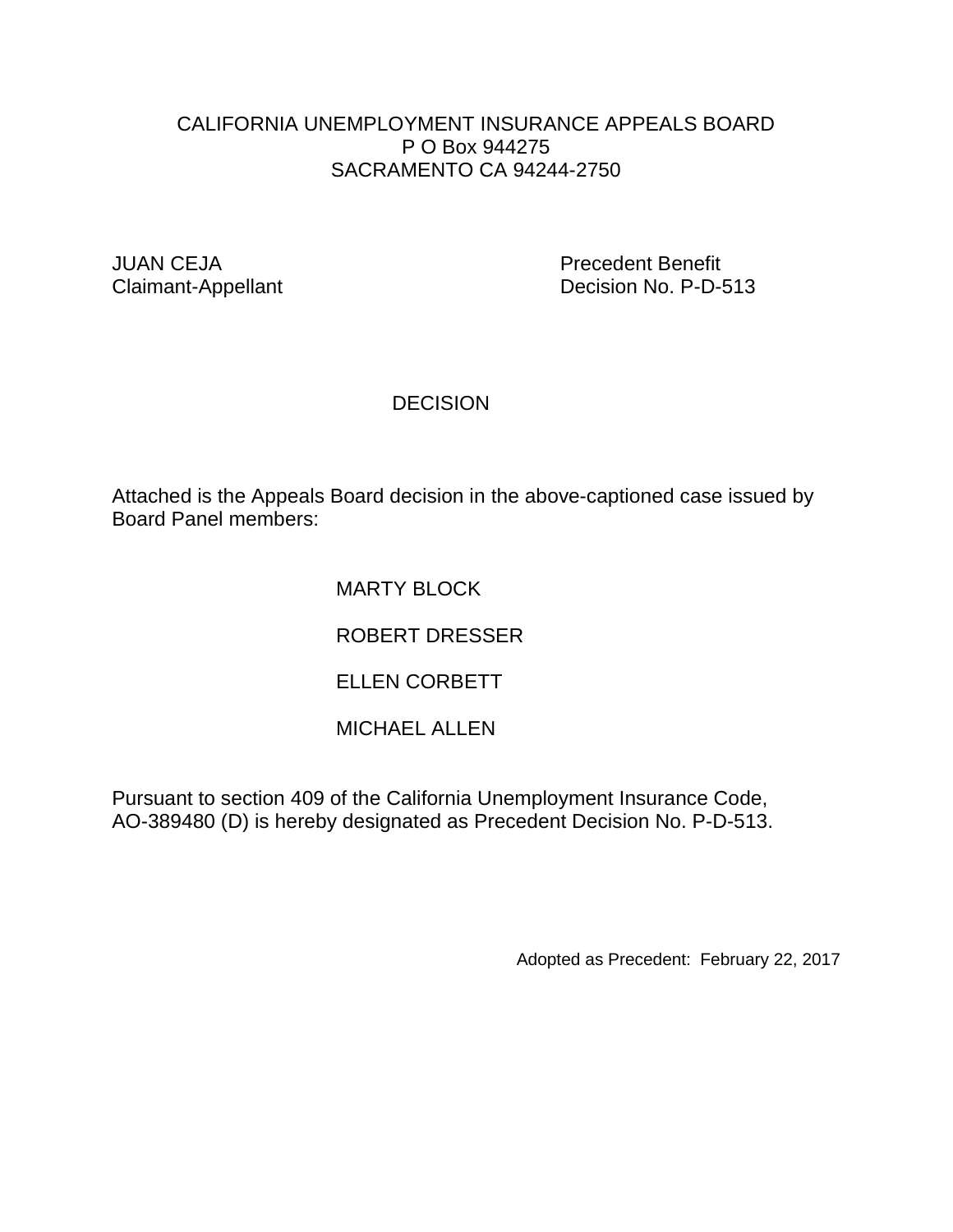**Case No.: AO-389480 Claimant: JUAN CEJA**

The claimant appealed from the decision of the administrative law judge affirming the Employment Development Department (EDD) determination holding the claimant not eligible for disability benefits under section 140.5 of the Unemployment Insurance Code<sup>[1](#page-1-0)</sup> beginning January 26, 2016. The administrative law judge found that the claimant was not suffering a wage loss due to disability because, as a seasonal worker, he would not normally be working at the time the disability commenced.

### ISSUE STATEMENT

Given that the claimant was a seasonal worker whose disability commenced in the off-season, did the claimant suffer a wage loss due to a disability under code section 140.5?

#### FINDINGS OF FACT

The claimant is a seasonal agricultural worker who has been working for the employer from approximately April to November for 20 years. Prior to filing his claim for disability benefits the claimant last worked from March 25, 2015 to November 14, 2015 and was laid off at the end of the season.

After he was laid off, the claimant filed a claim for unemployment insurance benefits and received benefits through January 9, 2016. In order to receive unemployment insurance benefits, EDD requires claimants to certify weekly that they are able and available for work and also to register for work with CalJOBS<sup>[2](#page-1-1)</sup>. The claimant met these requirements while receiving unemployment insurance benefits.

On or about February 24, 2016, the claimant filed a claim for state disability insurance benefits because he was diagnosed with Type II Diabetes Mellitus and hyperglycemia. The claimant's doctor certified that the period of disability began on January 29, 2016. EDD provided the claimant with a disability claim effective date of January 26, 2016. EDD, however, disallowed the claim based on the determination that the claimant did not suffer a wage loss due to disability or

 $\overline{\phantom{a}}$ 

<span id="page-1-0"></span> $1$  Unless otherwise indicated, all code references are to California's Unemployment Insurance Code.

<span id="page-1-1"></span> $2$  The CalJOBS system is California's on-line resource to help job-seekers and employers navigate the state's workforce services.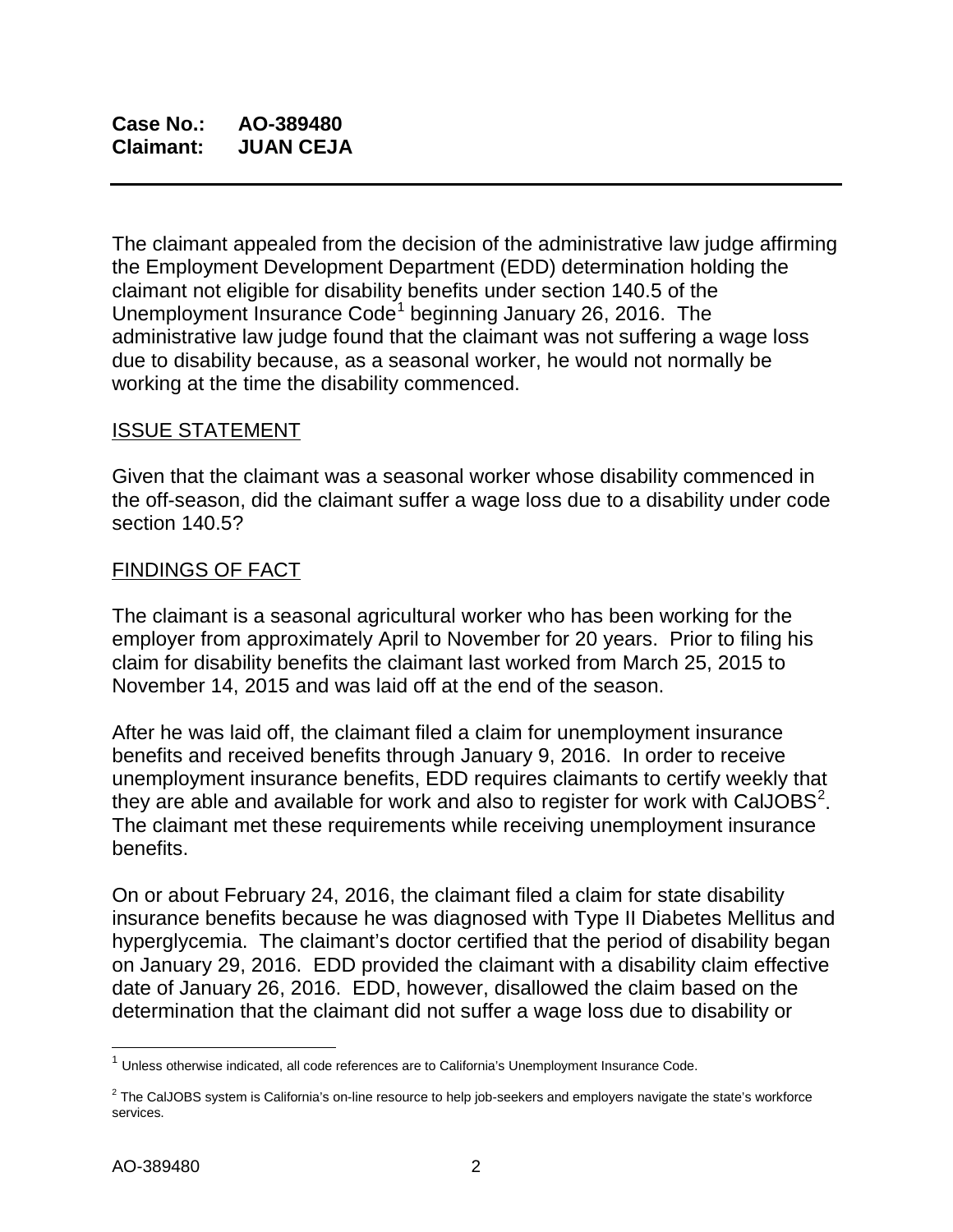illness because he was unavailable for work. EDD made this determination based on the claimant's history of seasonal work, and concluded, based on a seasonal pattern in the wages and the time his past unemployment insurance claims were filed, that he was not working because the season had ended. Based on its conclusion that the wage loss was not due to the disability, but rather to the seasonal work ending, EDD found the claimant ineligible for disability benefits.

The claimant was called back to work in April, 2016. The claimant did not return to work at that time due to his medical condition. As of the hearing date of May 2, 2016, the claimant's doctor had not yet released the claimant back to work<sup>[3](#page-2-0)</sup>.

# REASONS FOR DECISION

Code section 140.5 defines "disability benefits" as money payable to an eligible unemployed individual with respect to wage loss due to unemployment as a result of illness or other disability which makes an individual unavailable or unable to work. (Unemployment Insurance Code, section 140.5.)

- I. Under code section 140.5, whether a claimant has withdrawn from the labor market prior to the onset of the disability or illness is crucial to the initial determination of whether the claimant is ineligible for disability benefits.
	- A. The length of time of unemployment prior to the onset of disability impacts the evaluation as to whether a claimant has withdrawn from the labor market. (Cal. Code Regs., Title 22, section 2601-1, subd. (u).)

Cal. Code Regs., Title 22, section 2601-1, subd. (u) provides:

For the purposes of Section 140.5 of the code no individual shall be deemed eligible for disability benefits for any week of unemployment unless such unemployment is due to a disability.

(1) If an individual has been neither employed nor registered for work at a public employment office or other place approved by the director for more than three months immediately preceding the beginning of a period of disability, he or she is not eligible for

<span id="page-2-0"></span> $\overline{a}$  $3$  As of the time of the hearing. EDD had not determined whether the clamant was otherwise eligible for disability benefits, including whether the claimant had a qualifying disability for purposes of eligibility for disability insurance benefits. The claimant was found ineligible for disability benefits solely under the provisions of code section 140.5.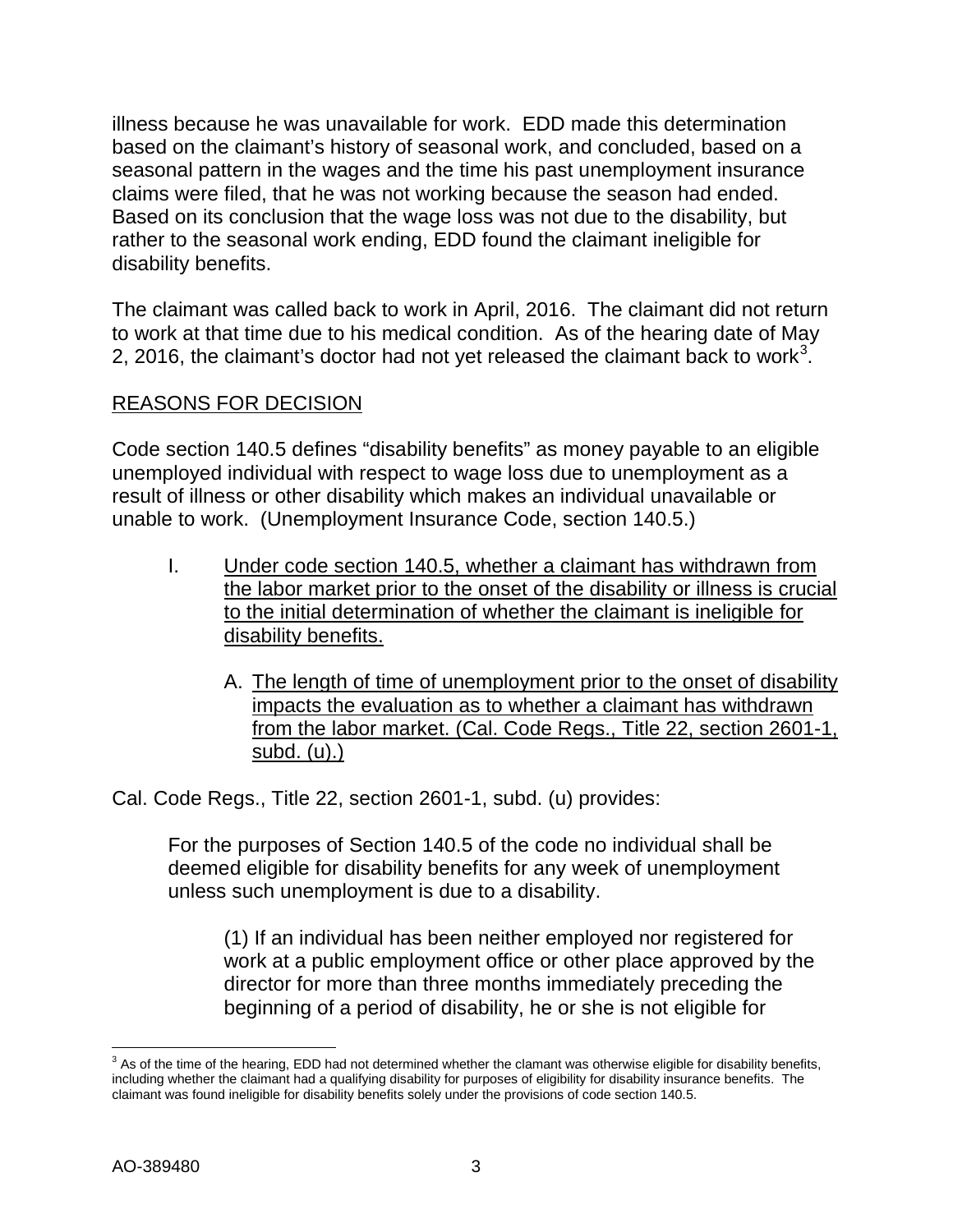benefits unless the department finds that the unemployment for which he or she claims benefits is due to a disability and is not due to his or her previous withdrawal from the labor market.

Thus, where the disability or illness occurs more than three months after a claimant has been unemployed and not registered for work, this regulation establishes, in effect, a presumption that the claimant has previously withdrawn from the labor market and that the wage loss is not due to illness or other disability. The claimant is ineligible for disability benefits unless it is found that the wage loss from unemployment is due to a disability rather than a previous withdrawal from the labor market.

If, however, the claimant last worked or was registered for work within the three months preceding the onset of the disabling condition, then no presumption arises under the regulation. (Cal. Code Regs., Title 22, section 2601-1, subd. (u).) If there is no presumption, the claimant is not ineligible under code section 140.5, unless EDD finds that during the three month period of unemployment the claimant withdrew from the labor market for reasons other than illness or disability (e.g. for personal reasons $^4$  $^4$  or to start a business $^5$  $^5$ , etc.). In such a case, EDD may find the claimant ineligible for disability benefits under code section 140.5 because the wage loss was not caused by the disability or illness.

In this case, the claimant last worked on November 14, 2015. His doctor certified he was disabled on January 29, 2016, less than three months from the date he last worked. The presumption of ineligibility under 22 California Code of Regulations, section 2601-1, subd. (u) does not apply because the claimant worked less than three months prior to the onset of his disability. He also received unemployment benefits until 17 days prior to the onset of his disability, which is evidence that he continued to be registered for work and certify to his availability to work up to that time. Therefore, within the three months preceding the onset of his medical condition, the claimant had worked in his seasonal job and was registered for work while receiving unemployment benefits. Thus, EDD cannot presume that the claimant's wage loss was caused by his previous withdrawal from the labor market. Instead, to find the claimant ineligible for benefits, EDD must determine whether the claimant's wage loss was caused by his unavailability for work due to his medical condition or was he "unavailable" prior to his disability onset for other reasons.

> B. Unemployment insurance law establishes that a lack of work for seasonal workers does not necessarily preclude their eligibility for

<span id="page-3-0"></span><sup>&</sup>lt;sup>4</sup> Precedent Decision P-D-381

<span id="page-3-1"></span><sup>&</sup>lt;sup>5</sup> Precedent Decision P-D-402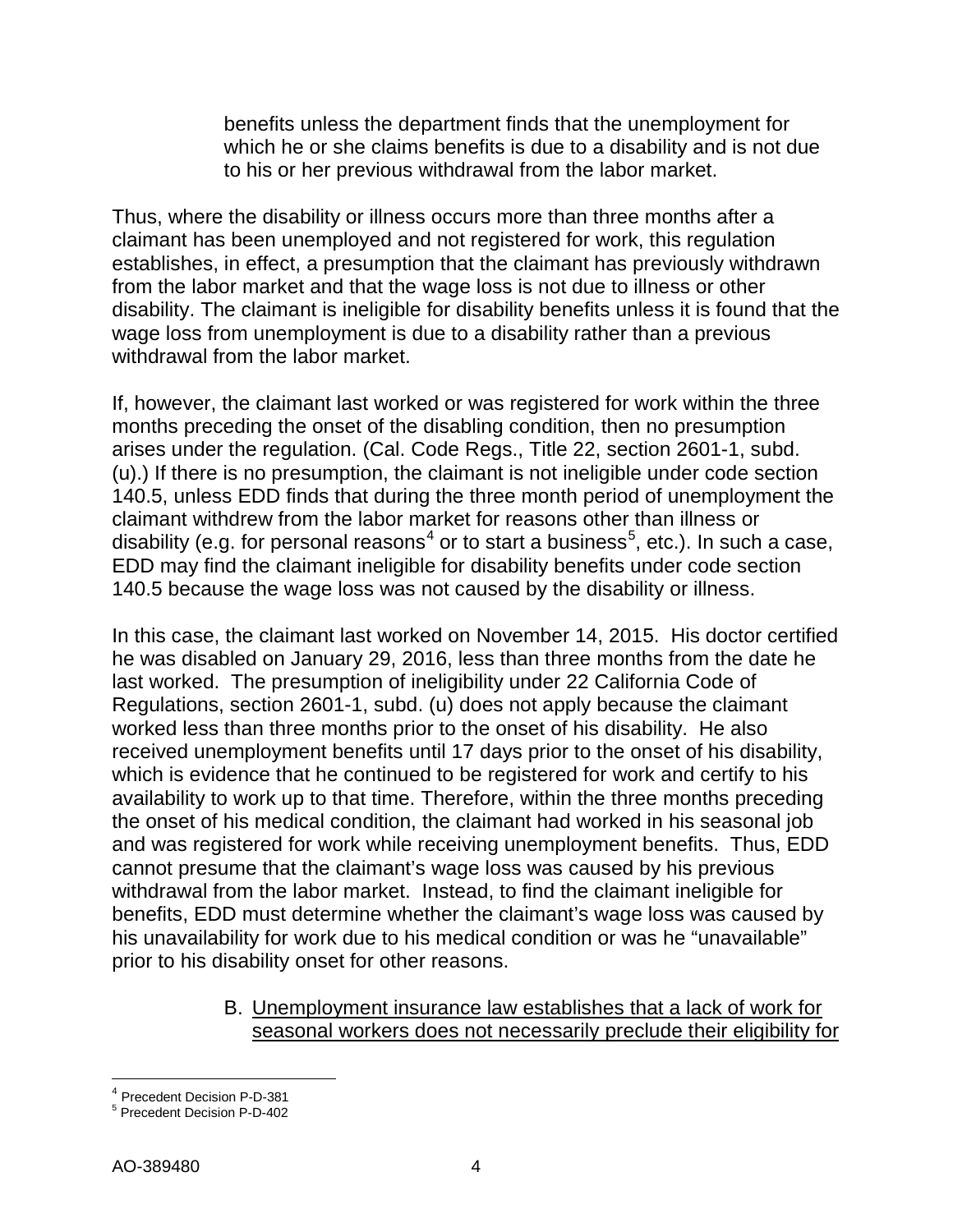### unemployment insurance benefits; the rationale of that law can be applied to disability cases.

In this case, in determining whether the claimant is ineligible for disability benefits, EDD relied on the claimant's history of lack of work in the off-season to conclude that the claimant's loss of wages was caused by the claimant's lay-off at the end of the season. Therefore, EDD determined that the claimant had withdrawn from the labor market due to being unavailable for work in the offseason.

The language of code section 140.5 defines "disability benefits" as benefits paid to an individual whose wage loss is due to "unemployment as a result of illness or other disability, resulting in that individual being unavailable or unable to work" as opposed to unemployment that occurs as a result of some other circumstance.

The issue of eligibility for benefits for seasonal workers during their off-season has been examined in unemployment insurance cases. As set forth below, unemployment as a result of lack of work for seasonal workers during the offseason does not mean they are "unavailable or unable to work" and does not preclude their eligibility for unemployment insurance benefits.

In unemployment insurance cases, in general, the claimant has to be able and available for work to be eligible for benefits. (Unemployment Insurance Code, section 1253, subd. (c).) When interpreting the phrase "unavailable . . . to work" in section 140.5, a code section governing disability benefits, the issue is whether we should consider the courts' well-established interpretation of the phrase "available for work" under code section 1253, subd. (c), a code section regulating unemployment insurance benefits.

"Availability for work" within the meaning of code section 1253, subdivision (c), requires no more than (1) that an individual claimant be willing to accept suitable work which he has no good cause for refusing and (2) that the claimant thereby make himself available to a substantial field of employment.

(*Sanchez v. Unemployment Insurance Appeals Board* (1977) 20 Cal.3d 55, 67.)

Furthermore, "once a claimant has shown he is available for suitable work which he has no good cause for refusing, the burden of proof on the issue of whether he is available to a 'substantial field of employment' lies with the department." (*Glick v. Unemployment Insurance Appeals Board* (1979) 23 Cal. 3d 493, 505*,*  quoting, *Sanchez v. Unemployment Ins. Appeals Board, supra,* at p. 71.)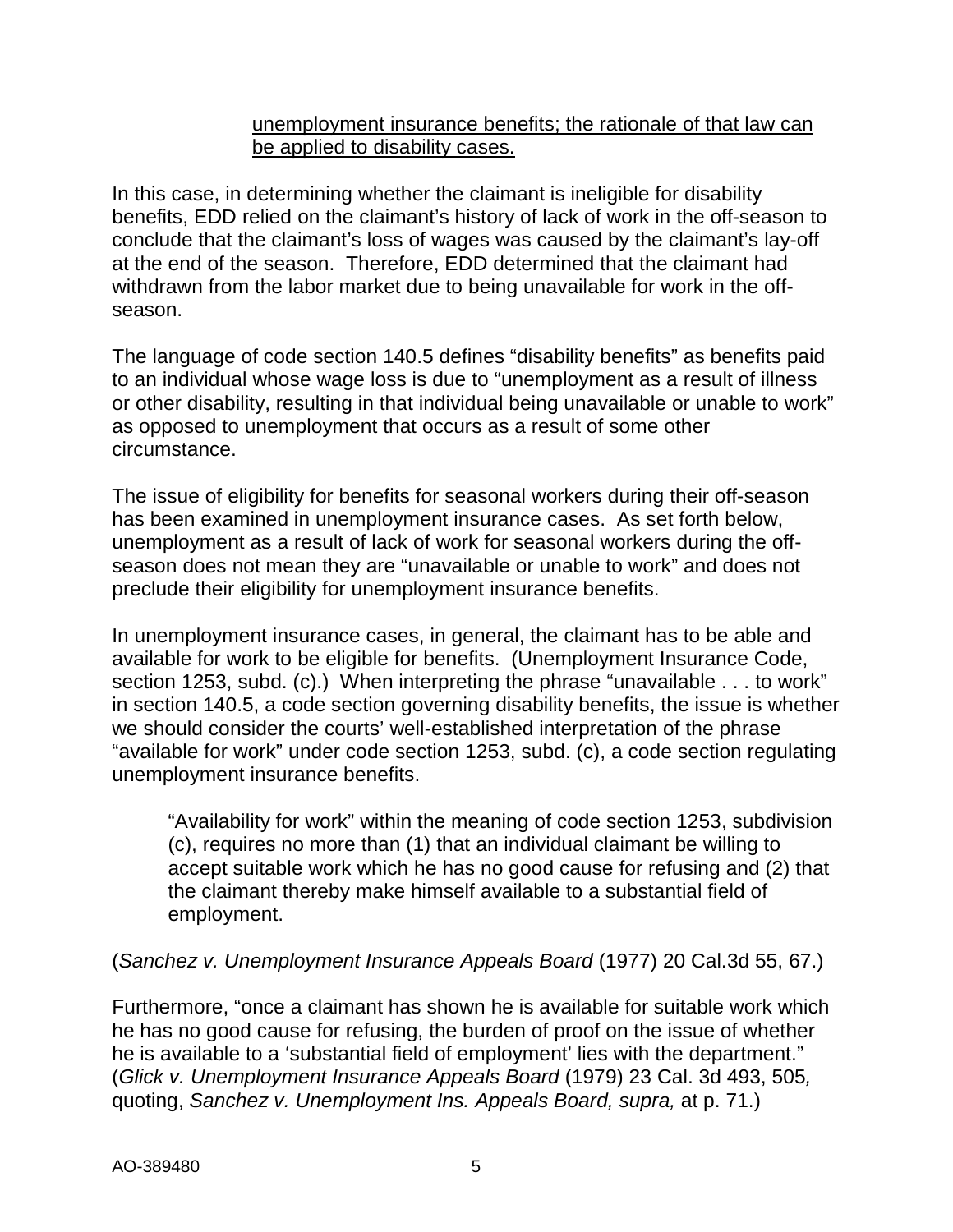In California, the courts, the legislature, and this Board have recognized that the hardships of seasonal agricultural labor support a liberal interpretation of the unemployment laws. The law is well settled that, like other out-of-work employees, so long as they are able and available for work during their off season, seasonal workers are generally entitled to unemployment insurance benefits because they are unemployed through no fault of their own. (See *Rios v. Employment Dev. Dep't* (1986) 187 Cal.App.3d 489; Unemployment Insurance Code, section 2601 (The disability provisions "shall be construed liberally in aid of its declared purpose to mitigate the evils and burdens that fall on the unemployed worker and his or her family."); (Precedent Decision P-B-200.) $^6$  $^6$ 

Specifically, in *Rios*, the Court rejected the argument "that migrant workers must remain mobile" in order to be considered available for work. (*Rios v. Employment Dev. Dep't, supra*, 187 Cal.App.3d at p. 495.) The *Rios* Court held that the migrant workers had good cause to terminate their migratory condition because they are not required to "live as unwilling nomads, in a state of perpetual migration, in order to be eligible for unemployment benefits*".* (*Ibid.*) Furthermore, the Court noted the migrant farm workers who worked in California several months each year, and then, in the off-season, returned to their permanent homes in Texas, were available for work for purposes of unemployment insurance benefits (*Id.* at p. 492). The Court reasoned that: 1) the simultaneous loss of employment and affordable housing supported a finding they had good cause to return to their permanent homes in Texas (*Id*. at p. 494.); and 2) it was "irrelevant whether there was actually a demand for the farmworkers' labor in Texas" as long as the claimants made themselves "available for employment by more than a minimal number of employers. . . ." *(Id.* at p. 496, citing, *Glick v. Unemployment Ins. Appeals* Board, supra, 23 cal.3d at p. 503.) Instead, "the test of availability *may not be predicated upon the lack of openings* for a claimant, but rather must be based upon whether there is a potential employment field." (*Rios v. Employment Dev. Dep't, supra*, at p. 496, citing, *Sanchez* v. *[California](http://www.lexis.com/research/buttonTFLink?_m=365ce76125490c1625b1ab2eb5be493b&_xfercite=%3ccite%20cc%3d%22USA%22%3e%3c%21%5bCDATA%5b187%20Cal.%20App.%203d%20489%5d%5d%3e%3c%2fcite%3e&_butType=3&_butStat=2&_butNum=36&_butInline=1&_butinfo=%3ccite%20cc%3d%22USA%22%3e%3c%21%5bCDATA%5b20%20Cal.%203d%2055%2c%2067%5d%5d%3e%3c%2fcite%3e&_fmtstr=FULL&docnum=1&_startdoc=1&wchp=dGLbVzt-zSkAz&_md5=8339e6d18fa182bccdb72063dce839e5)  [Unemployment Insurance Appeals Board](http://www.lexis.com/research/buttonTFLink?_m=365ce76125490c1625b1ab2eb5be493b&_xfercite=%3ccite%20cc%3d%22USA%22%3e%3c%21%5bCDATA%5b187%20Cal.%20App.%203d%20489%5d%5d%3e%3c%2fcite%3e&_butType=3&_butStat=2&_butNum=36&_butInline=1&_butinfo=%3ccite%20cc%3d%22USA%22%3e%3c%21%5bCDATA%5b20%20Cal.%203d%2055%2c%2067%5d%5d%3e%3c%2fcite%3e&_fmtstr=FULL&docnum=1&_startdoc=1&wchp=dGLbVzt-zSkAz&_md5=8339e6d18fa182bccdb72063dce839e5)*, *supra*, 20 Cal.3d at p. 67, fn. 11 (internal citations omitted.)

Additionally, in Precedent Decision P-B-200, this Board found that a seasonal worker in a resort town, who was unemployed because there was no work after the resort season ended, was eligible for unemployment insurance benefits because she was able and available for work and had not withdrawn from the labor market. The Board held that "the claimant's unemployment was due, not to her withdrawal from the labor market but rather to the failure of industry to offer

 $\overline{\phantom{a}}$ 

<span id="page-5-0"></span><sup>6</sup> But see *Swaby v. Unemployment Ins. Appeals Bd.* (1978) 85 Cal.App.3d 264, a case where a migrant worker unreasonably restricted his labor market to a single grape field, which limited his availability to an insubstantial field of employment, making him unavailable for work. (*Rios v. Employment Dev. Dep't. supra*, 187 Cal.App.3d at p. 495.)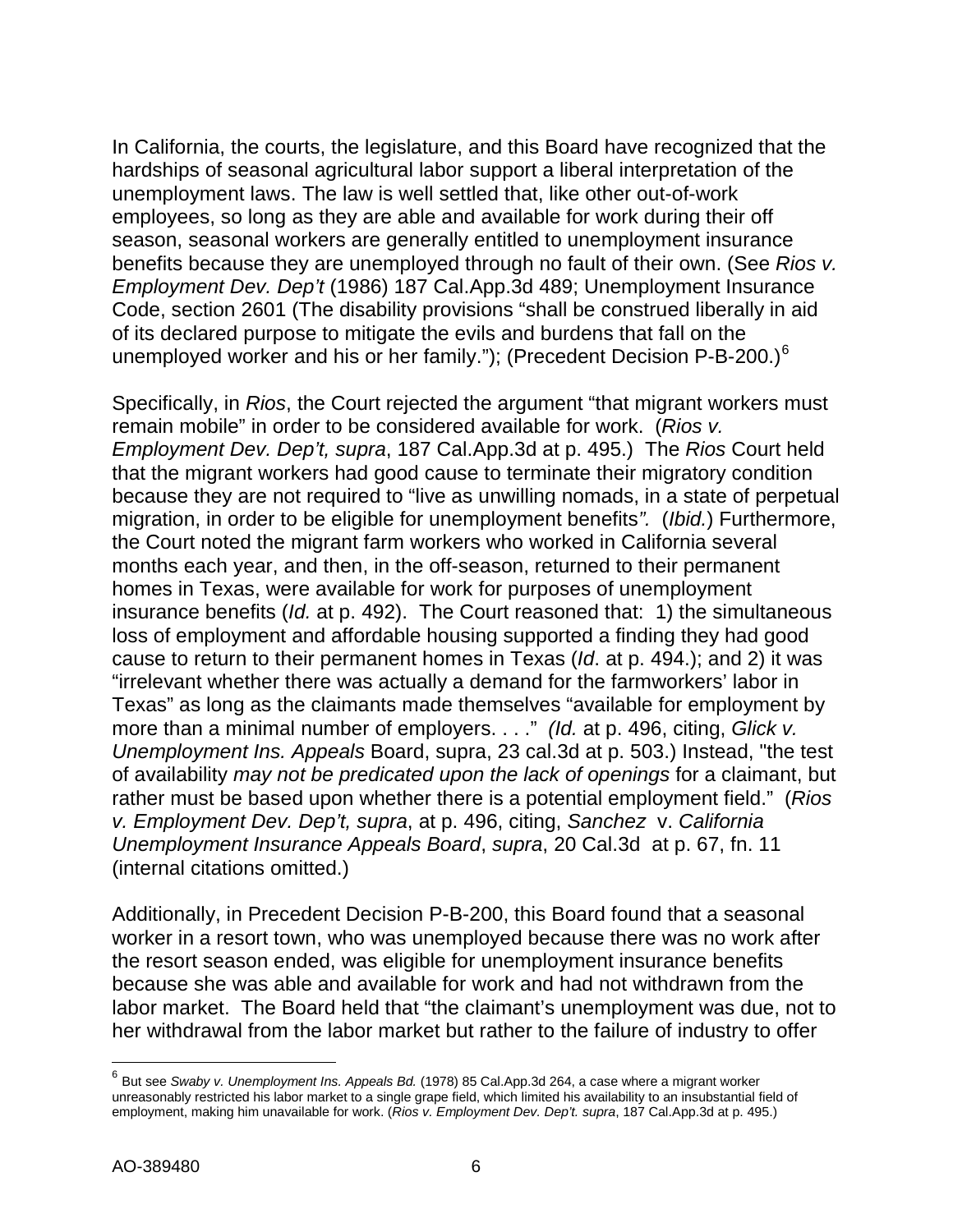her employment." The Board held that the seasonal nature of the claimant's work did not affect her eligibility for unemployment insurance benefits.

These cases establish that, for purposes of unemployment insurance, the fact that a claimant is a seasonal employee in the off-season, and may be unlikely to find work, does not preclude that claimant from receiving unemployment insurance benefits. The same rationale should apply in cases where seasonal workers seek disability benefits in the off-season.

> C. Code section 140.5 should be interpreted to further the interrelated purposes of the unemployment insurance and disability insurance programs so that a seasonal worker is not precluded from receiving disability insurance in the off-season unless he had made himself unavailable for work.

The history and purposes of these interrelated programs is helpful to our analysis. Wage-loss protection legislation began with the worker's compensation laws. The theory underlying worker's compensation "legislation is, succinctly stated, that industry should bear, in large measure, the burden of industrial accidents*.*"(*California Compensation Ins. Co. v. Industrial Acci. Com. (*1954) 128 Cal.App.2d 797, 805*.)* Unemployment Insurance was to provide benefits to eligible workers deprived of wages due to unemployment, to "cushion the impact of . . . seasonal, cyclical, and technological idleness". (*Ibid*., citing Chrysler *Corp. v. California Employment Stabilization Com.* (1953) 116 Cal.App. 2d 8, 16*.*)

State disability insurance benefits were implemented in 1946 under the Unemployment Compensation Disability Act. (*California Compensation Ins. Co., supra,* 128 Cal.App.2d at p. 805 (internal citations omitted).) The Unemployment Compensation Disability Act is "designed to provide benefits for loss of wages by an employee while disabled under conditions not entitling him to the protection of [th](http://www.lexis.com/research/xlink?app=00075&view=full&searchtype=get&search=128+Cal.+App.+2d+797%2520at%2520805)e Workmen's Compensation Act." (*[Ibid.](http://www.lexis.com/research/xlink?app=00075&view=full&searchtype=get&search=128+Cal.+App.+2d+797%2520at%2520805)*)

Moreover, the purpose of disability benefits is to compensate in part for the wage loss sustained by individuals unemployed because of sickness or injury and to reduce to a minimum the suffering caused by unemployment resulting from disability. (Unemployment Insurance Code, section 2601.) The disability compensation part of the code must be construed liberally in furtherance of its declared purpose. (*Ibid*.)

Thus, disability insurance and unemployment insurance benefits are part of a comprehensive, integrated program of social insurance which, together with workers' compensation insurance, is designed to alleviate the burden of a loss of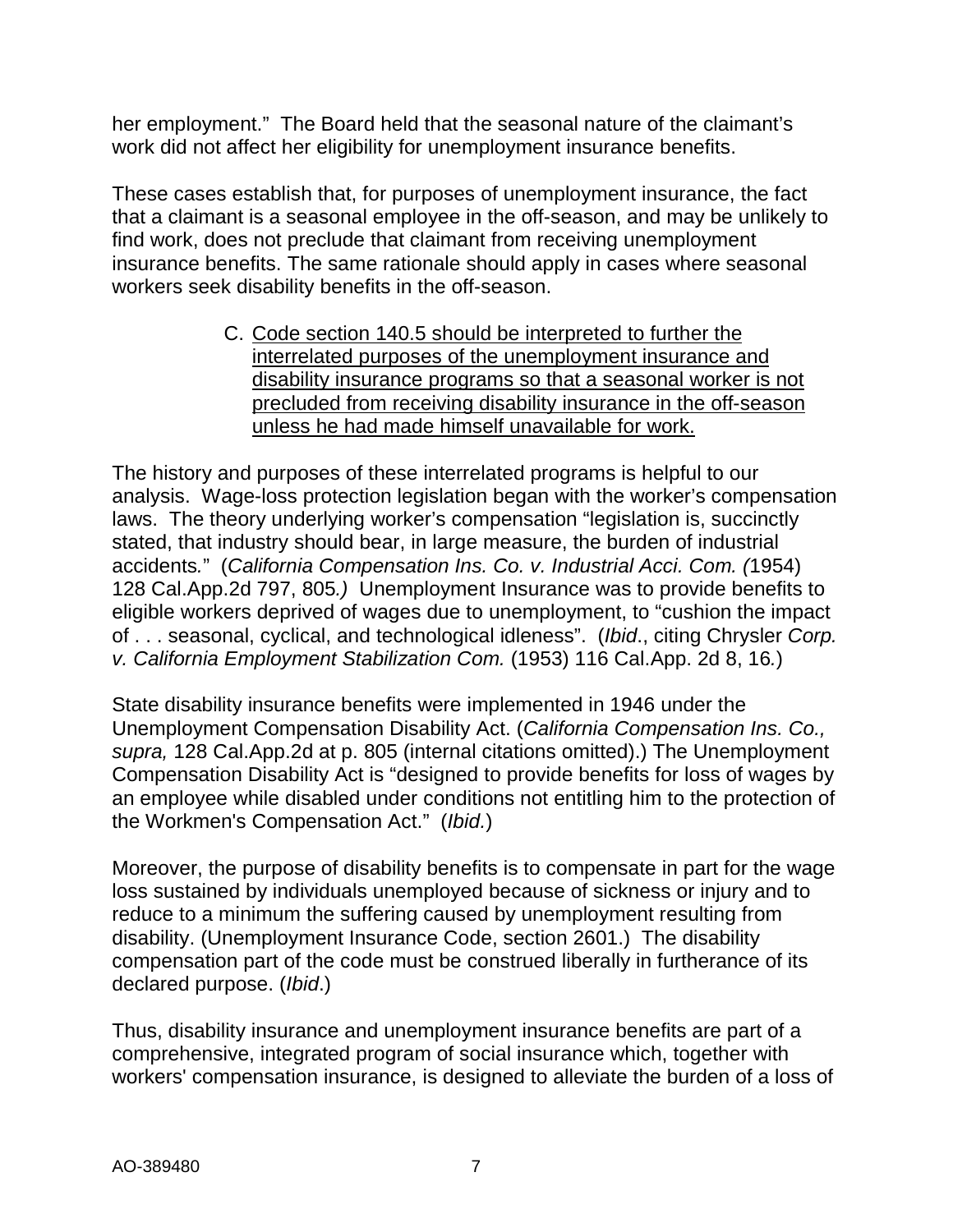wages by a particular employee during a particular period of time. (*Bryant v. Industrial Acci. Com*. (1951) [37 Cal.2d 215,](http://law.justia.com/cases/california/supreme-court/2d/37/215.html) 218; Precedent Decision P-B-369.)

These programs are interrelated by the common principle of permitting only a single recovery of benefits at one time. (Precedent Decision, P-B-369, citing, *California Compensation Ins. Co. v. Industrial Acci.Com., supra,* 128 Cal.App.2d at p. 806.)

Significantly, an individual not eligible for unemployment insurance benefits because that individual cannot meet the requirement of being able and available for work may be eligible for disability insurance benefits. (Unemployment Insurance Code, sections 1253, subd. (c) and  $2628$ .)<sup>[7](#page-7-0)</sup> Disability insurance is also available to an employee if that employee experiences wage loss under conditions either not entitling him to the protection of the Worker's Compensation Act at all, or not providing adequate compensation (See e.g., *Bryant v. Industrial Acci. Com*. (1951) [37 Cal.2d 215\)](http://law.justia.com/cases/california/supreme-court/2d/37/215.html).

To ensure protection for individuals who are unemployed through no fault of their own, a claimant's efforts to secure unemployment insurance benefits and disability insurance benefits in the same time frame should be considered as one transaction. (Precedent Decision P-B-39[8](#page-7-1).) $^8$  That is, the claimant's ineligibility for unemployment insurance benefits under code section 1253, subdivision (c) because of an inability to work, raises the issue of the claimant's eligibility for disability benefits.

> D. Just as seasonal workers are not considered unavailable for work during their off-season for purposes of eligibility for unemployment benefits, neither should they be considered unavailable for work and ineligible for disability benefits just because their disability arose during the off-season.

<span id="page-7-0"></span> $\overline{a}$  $^7$  "An individual is not eligible for disability benefits with respect to any period for which the director finds that he has received or is entitled to receive unemployment compensation benefits under Part 1 of this division or under an unemployment compensation act of any other state or of the Federal Government." (Unemployment Insurance Code, section 2628.)

<span id="page-7-1"></span><sup>&</sup>lt;sup>8</sup> Specifically, the Board stated in Precedent Decision P-B-398 as follows:

Since the unemployment insurance and the unemployment compensation disability programs are interrelated, we are of the opinion that, where it appears that the claimant might be entitled to benefits under any provision of the Unemployment Insurance Code but the question is which program should pay the benefits, the claimant's eligibility for both types of benefits should be considered. Thus, if it is held that he is not entitled to one, he may be able to receive the other. Where the department is put upon notice that a claimant may have misjudged the type of claim he should file, there appears to be no reason why the department should not withhold its determination on the first claim until the other kind of claim is filed and evaluated so that proper determinations may be based upon full consideration of all factors that will affect the claimant's entitlement to appropriate benefits.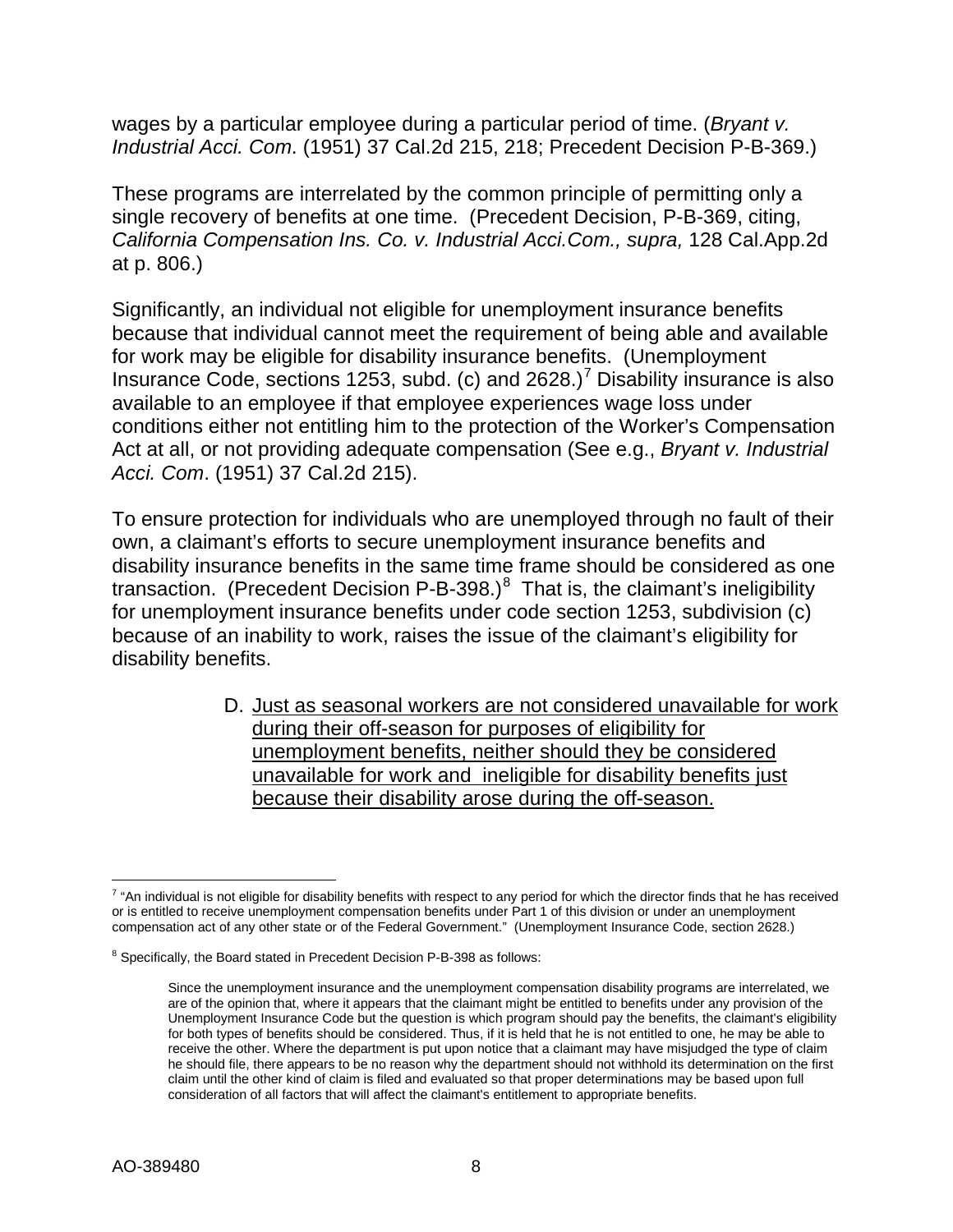If a seasonal worker is considered available for work in the off-season for purposes of the unemployment insurance program, then the seasonal worker has not withdrawn from the labor market. Thus, if the worker then becomes disabled due to injury or illness, it follows that the seasonal worker would not be considered withdrawn from the labor market simply because it is off-season.

As discussed above, code section 140.5 must be read within the context of the liberal interpretation required by code section 2601, as well as the comprehensive statutory scheme designed to mitigate the burdens of unemployment whether caused by layoff, injury or illness.

Thus, if seasonal workers are unable to work because of illness or disability, they are ineligible for unemployment insurance benefits because they are not able and available for work. (Unemployment Insurance Code, section 1253, subd. (c).) Depriving seasonal workers, who become disabled during the off-season, of disability benefits simply because they have not found work in the off-season in the past, would essentially leave these disabled workers without any benefits under any of these programs. Disability benefits are intended to fill this gap in the safety net and compensate, in part, for the wage loss sustained by individuals unemployed because of sickness or injury resulting in the inability to perform their usual and customary work. (See e.g., *Bryant v. Industrial Acci. Com*., *supra,* 37 Cal.2d at p. 218.)

It would be contrary to the purposes of these programs to deny benefits for disability just because the claimant happened to be unemployed through no fault of his own at the onset of his disability. Therefore, the fact that a claimant is a seasonal agricultural worker, who has been unable in years past to find work in the off-season, is insufficient, in and of itself, to conclude that the claimant is unavailable for work because it is the off-season as opposed to unavailable for work because of illness or disability.

- II. If the claimant suffered "a wage loss due to unemployment as a result of illness…;" his illness, and not the lack of work, made him "unavailable or unable to work" and thus he was not ineligible for benefits under code section 140.5.
	- A. The claimant did not withdraw from the labor market prior to the onset of his disability, under regulation section 2601-1, subdivision (u).

As stated above, there is no presumption that the claimant has withdrawn from the labor market in this case, and the facts indicate that the claimant was attached to the labor market prior to the onset of disability. Therefore, to find that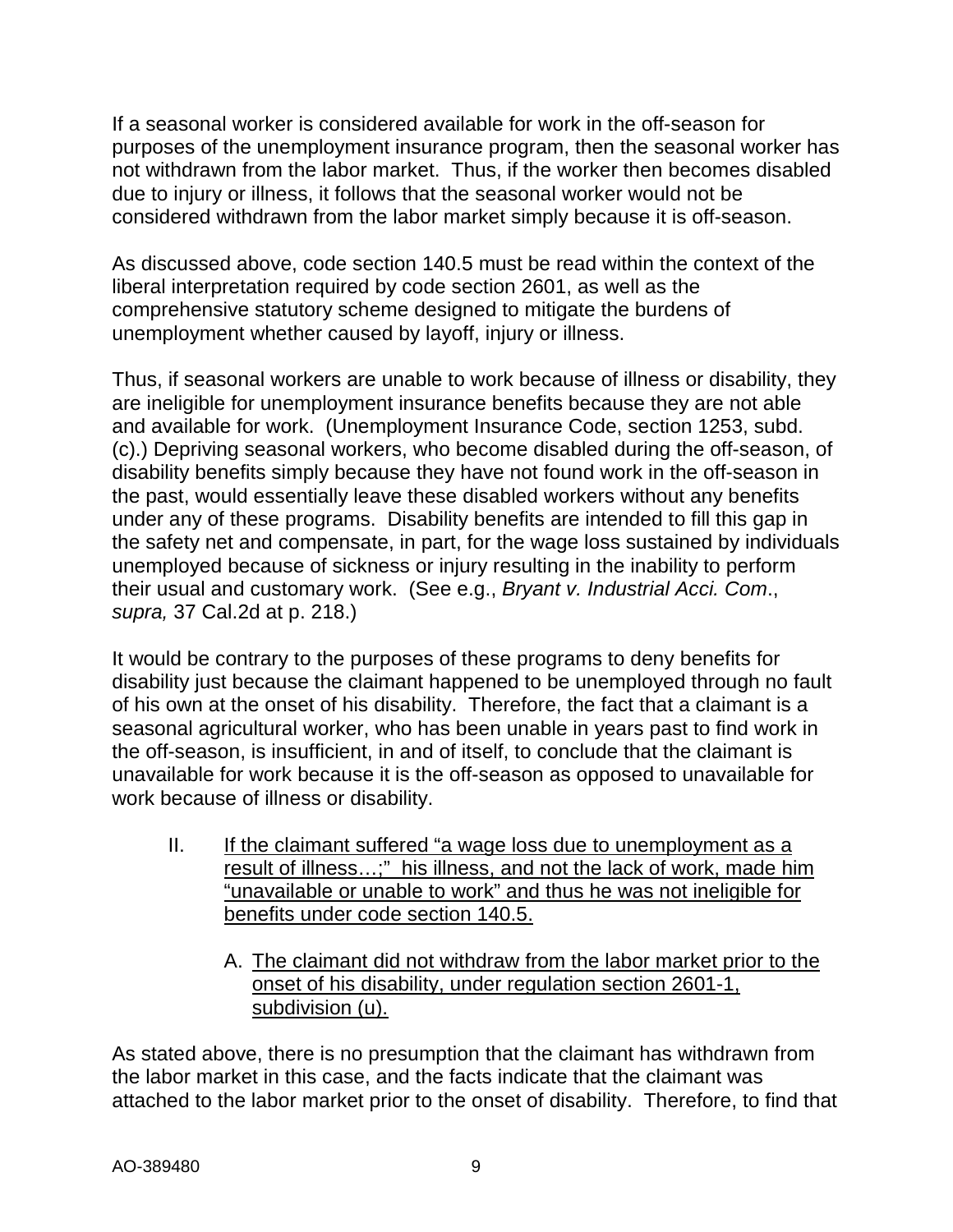the claimant is unattached to the labor market, EDD must find sufficient evidence that the claimant's wage loss is due to being unavailable for work for reasons other than illness or disability.

### B. Nothing in the record indicates that the claimant was unavailable for work at the time of the onset of his disability.

Under *Rios*, for purposes of unemployment insurance benefits, claimants are not considered unavailable for work in the off-season simply because they historically perform seasonal work. (*Rios v. Employment Dev. Dep't, supra*, 187 Cal.App.3d at p. 492.) Similarly, code section 140.5 does not necessarily preclude a seasonal worker who suffers a disability while unemployed during the off-season from receiving disability benefits.

Here, the claimant ordinarily did not find work in the off-season. However, there was nothing in the record to show that, at any time prior to the onset of the disability, the claimant had failed to look for suitable work or would not have accepted suitable work. On the contrary, the record would indicate that the claimant continued to certify that he was searching for work up until 17 days before his doctor certified the commencement of his disability. Furthermore, there is a lack of evidence that the claimant failed to make himself available to a substantial field of employment. In addition, nothing in the record indicates that the services which the claimant performs, agricultural labor, are not generally performed in the geographical area in which the claimant resides. We also note that, due to his medical condition, the claimant's doctor had not released him to return to work when work was offered to him in April 2016, the start of the next season.

The claimant was denied disability insurance benefits simply because he was a seasonal worker with a history of collecting unemployment benefits during the off season, the time when his disability arose. However, as explained above, a seasonal worker has not withdrawn from the labor market simply because that worker has difficulty finding work during the off-season. The labor market generally includes employed people and those actively seeking employment. Thus, although the claimant did not customarily work during the off-season, there is insufficient evidence that he was not looking for suitable work or placing unreasonable restrictions on his availability for work.

For these reasons, and because the disability insurance program was designed to alleviate the burden of a loss of wages by claimants, we find that the claimant is not ineligible for benefits under code section 140.5. Accordingly, the decision of the administrative law judge is reversed.